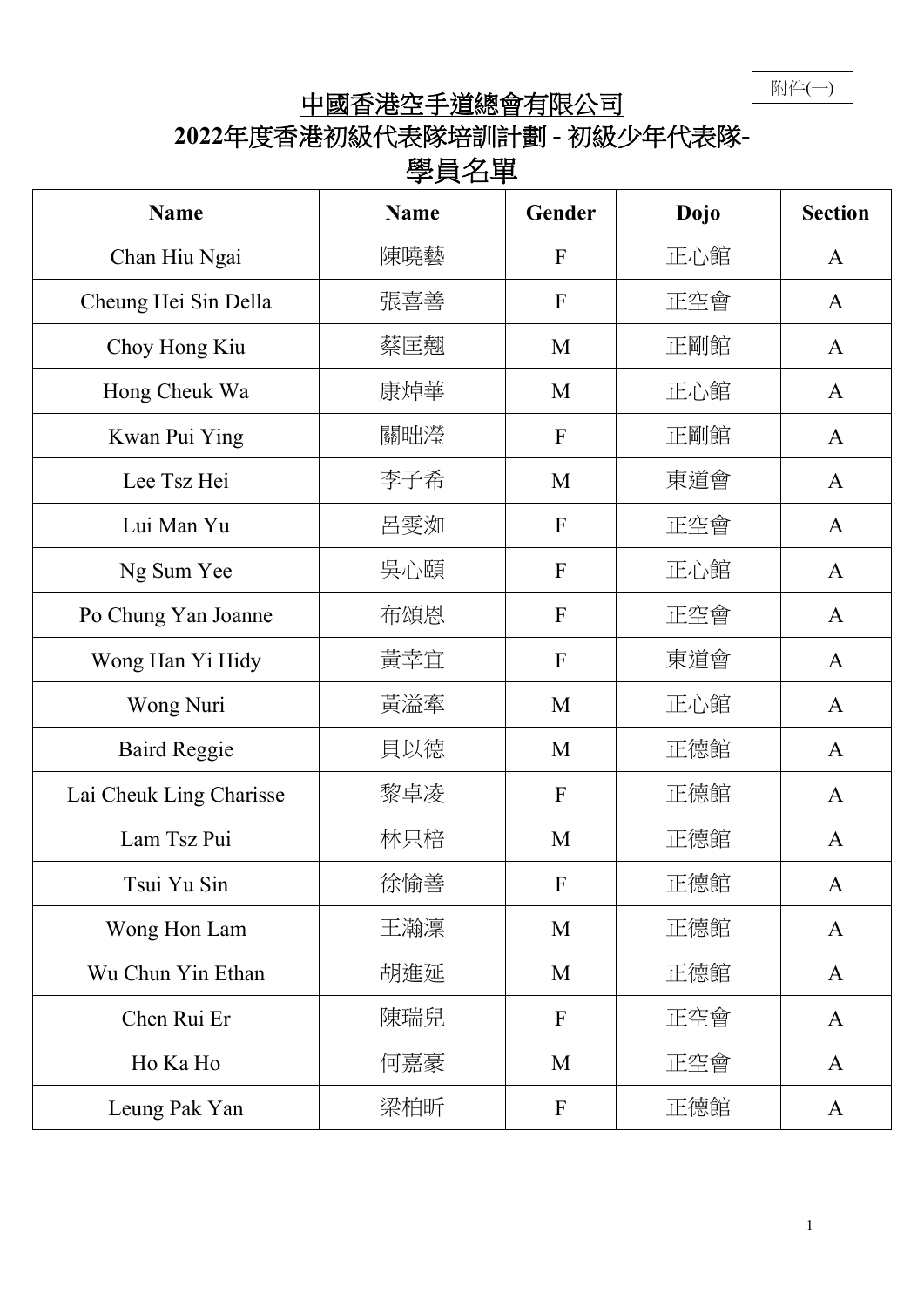| Au Yeung Hei Yu       | 歐陽熙孺  | $\overline{F}$            | 空友會    | B            |
|-----------------------|-------|---------------------------|--------|--------------|
| Chan Him Yau Janus    | 陳謙悠   | F                         | 剛柔會    | B            |
| Chan Jeremy           | 陳俊麒   | M                         | 罡心館    | $\bf{B}$     |
| Chen Ethan Bevan      | 陳泓叡   | M                         | 罡心館    | B            |
| Lee O Charlie         | 李奧    | M                         | 空友會    | B            |
| Lee Tsz To Seraphina  | 李芷淘   | $\mathbf{F}$              | 剛柔流拳志舘 | B            |
| Momoka Kobayashi      | 小林桃華  | $\mathbf{F}$              | 柳心會    | B            |
| So Ethan              | 蘇映維   | M                         | 空友會    | B            |
| Tung Chun Ting        | 童晉霆   | M                         | 罡心館    | B            |
| Wong Kin Ho Marcus    | 黃建灝   | M                         | 拳正會    | B            |
| Wong Lok Ying         | 黃樂瑩   | $\mathbf{F}$              | 剛柔會    | $\bf{B}$     |
| Wong Tsz Ying Tiffany | 黃紫瑩   | $\mathbf{F}$              | 剛柔會    | B            |
| Wong Yui Chi Kaden    | 王睿智   | M                         | 崇道館    | B            |
| Chan Wai Chun Jovia   | 陳維真   | $\mathbf{F}$              | 罡心館    | B            |
| Eisuke Sandaya        | 三田谷英祐 | M                         | 柳心會    | B            |
| So Naomi Serene       | 蘇晴    | $\boldsymbol{\mathrm{F}}$ | 研心社    | $\, {\bf B}$ |
| Wong Kim On           | 王劍安   | M                         | 赤心會    | $\bf{B}$     |
| Chan Wai Hong Norris  | 陳葦杭   | M                         | 罡心館    | B            |
| Lau Tsun Ki           | 劉浚其   | M                         | 頌道館    | B            |
| Wong Yi Ting          | 王爾婷   | $\mathbf F$               | 剛柔會    | B            |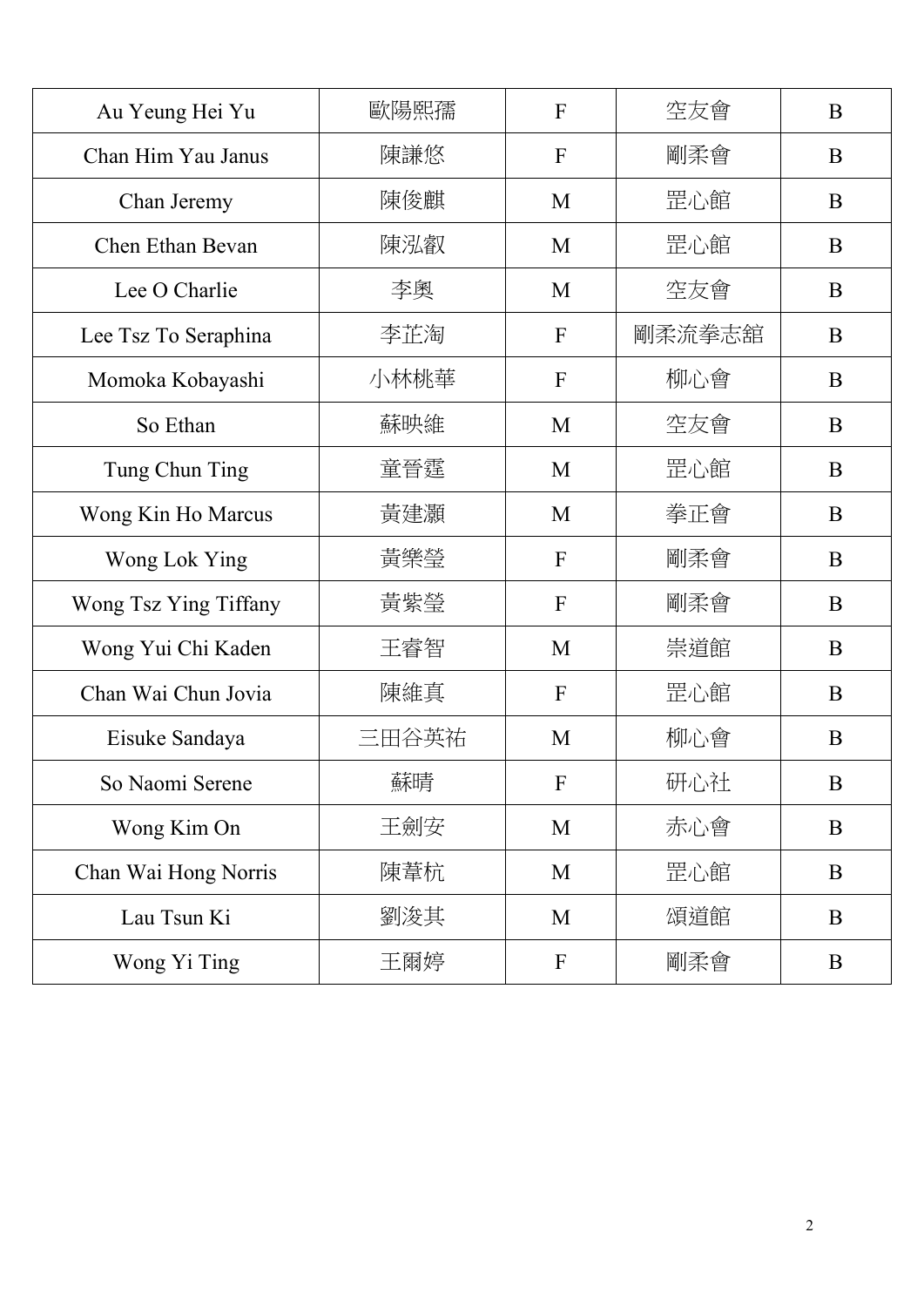## 課堂時間表 地點︰香港公園體育館**(**活動室**I)**

| 節數             | 日期(日/月/年)  | 訓練時間      | 組別           |
|----------------|------------|-----------|--------------|
| $\mathbf{1}$   | 02-01-2022 | 1200-1400 | B            |
| $\overline{2}$ | 03-01-2022 | 2000-2200 | B            |
| 3              | 08-01-2022 | 1000-1200 | A            |
| $\overline{4}$ | 09-01-2022 | 1200-1400 | $\mathbf{A}$ |
| 5              | 15-01-2022 | 1000-1200 | B            |
| 6              | 16-01-2022 | 1200-1400 | B            |
| $\tau$         | 17-01-2022 | 2000-2200 | $\mathbf{A}$ |
| 8              | 23-01-2022 | 1200-1400 | $\mathbf{A}$ |
| 9              | 24-01-2022 | 2000-2200 | B            |
| 10             | 30-01-2022 | 1200-1400 | B            |
| 11             | 13-02-2022 | 1200-1400 | A            |
| 12             | 19-02-2022 | 1000-1200 | A            |
| 13             | 20-02-2022 | 1200-1400 | B            |
| 14             | 21-02-2022 | 2000-2200 | B            |
| 15             | 26-02-2022 | 1000-1200 | A            |
| 16             | 27-02-2022 | 1200-1400 | $\mathbf{A}$ |
| 17             | 28-02-2022 | 2000-2200 | B            |
| 18             | 05-03-2022 | 1000-1200 | B            |
| 19             | 06-03-2022 | 1200-1400 | $\mathbf{A}$ |
| 20             | 07-03-2022 | 2000-2200 | A            |
| 21             | 12-03-2022 | 1000-1200 | B            |
| 22             | 13-03-2022 | 1200-1400 | B            |
| 23             | 14-03-2022 | 2000-2200 | A            |
| 24             | 19-03-2022 | 1000-1200 | $\mathbf{A}$ |